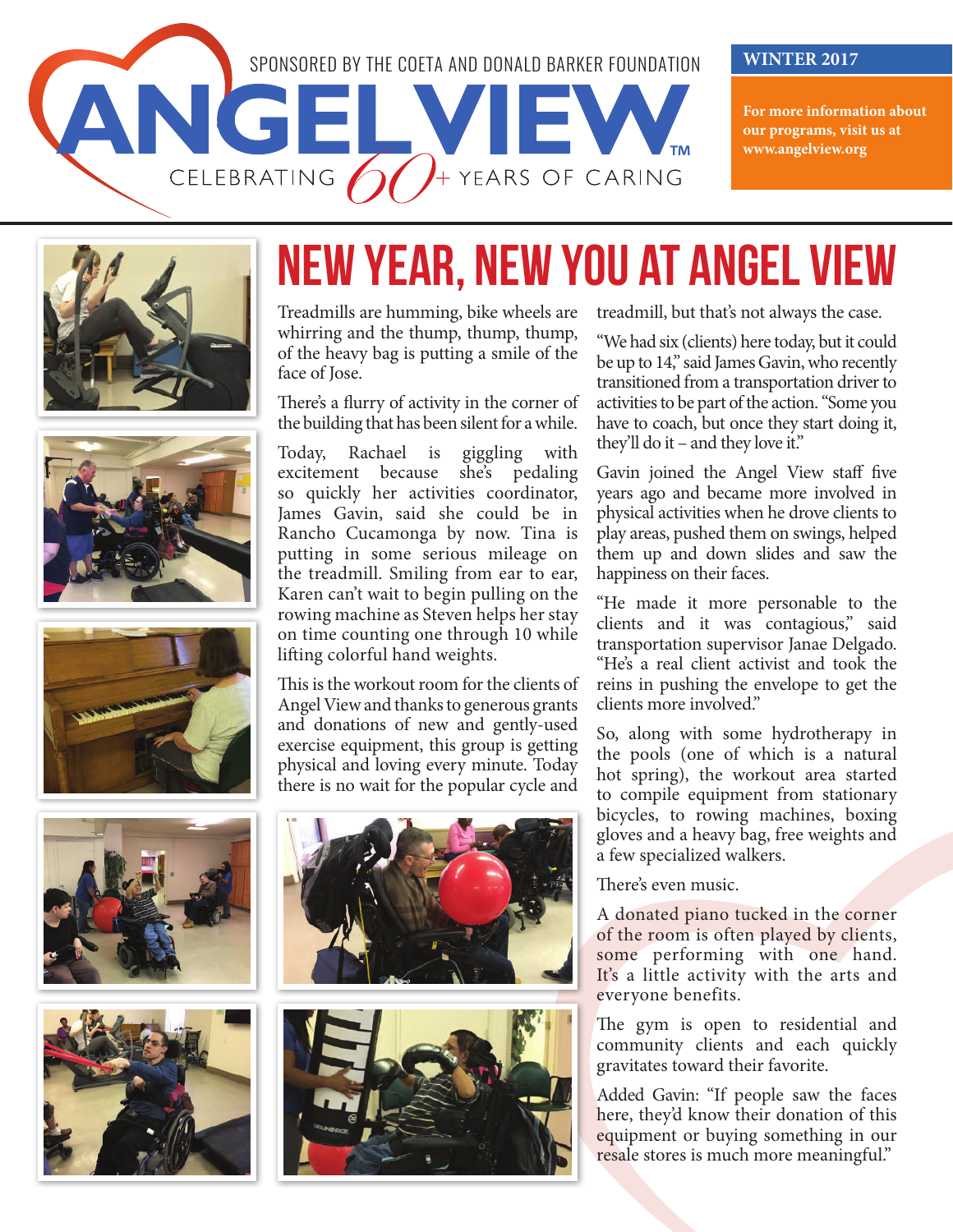### **WINTER CALENDAR**  $\frac{\text{DON}^{\text{T}}}{\text{MISS}}$



JANUARY 18-22 | CAREERBUILDER CHALLENGE Angel View is participating in the longtime PGA Tour event with other nonprofits in Charity Row at the host course, PGA West in La Quinta. Angel View benefits from the event hosted by Desert Classic Charities. Stop by and meet our team.

Information: 760-346-8184. Tickets: www.careerbuilderchallenge.com/tickets

JANUARY 26 | ANGEL VIEW'S ANNUAL FASHION SHOW AND LUNCHEON Our models? They're our own angels from Angel View. Wearing fashions found in our own resale stores. See runway-ready wear at Cuistot Restaurant, 72595 El Paseo, Palm Desert. We'll have our clients and other fashionistas ready for their close-up and you'll experience the best in couture and cuisine.



Shopping begins at 10 a.m. and the lunch and show starts at noon. Tickets are \$95 and available at www.angelview.org or by calling 866-670-8666, ext. 1.



MARCH 4 | GARDENS ON EL PASEO CONCERT SERIES The 19th annual series kicks off Jan. 28 and will feature one-hour concerts each Saturday through March 18 on the center lawn in front of Saks Fifth Avenue. Angel View is the beneficiary on March 4 and will feature the music of Heatwave. Tickets are on sale the day of each concert at 3:30 p.m. for \$15. It includes lawn seats, two glasses of wine and light bites with \$10 from each ticket benefiting the selected charity.

Information: www.thegardensonelpaseo.com

### HI-LO DESERT GOLF GROUP DRIVES TO GIVE

For the second consecutive season, the Hi-Lo Desert Chapter of the Golf Course Superintendents Association of America presented Angel View with dozens of gift cards to give back to their local community during the holidays.

Hi-Lo Board of Directors' member Geoff Johansen presented Angel View Executive Director Patti Park (Geoff and Patti shown at right) with a gift bag filled with Target, Walmart and Arco gas cards that will be distributed among Angel View's programs for children and adults with disabilities.

"We know a lot of families are struggling to get their kids to appointments at Loma Linda and the gas cards will help," said Johansen. "It will definitely help some of those families."

The Hi-Lo group chose Angel View as the local charity again and Johansen's wish is that this becomes a long-standing commitment to Angel View.

"I've been involved with this group since 1997 and it's a very tight-knit group – and growing," he said. "We're looking to get to 100 percent of our community reaching out to your community at Angel View."

### **More donations**

In October, Great Autos of Yesteryear presented Angel View with a \$12,000 donation as a result of its annual Palm Springs Casual Concours Classic Car Show held at the Doubletree Resort in Cathedral City.

Close to 100 classic and exotic cars were registered for the event, despite getting fierce competition for hotel space from the new Desert Trip concert. Car enthusiasts were treated to classics like the 1964 Lincoln Continental and a 1954 Chrysler New Yorker station wagon.

More than 30 volunteers from their organization worked on the show and the results benefited Angel View.

"We greatly appreciate Great Autos of Yesteryear's support of Angel View," said executive director Patti Park. "And it's such a win for people who attend. They not only get to enjoy the car show, they help raise much needed funds to support our programs."

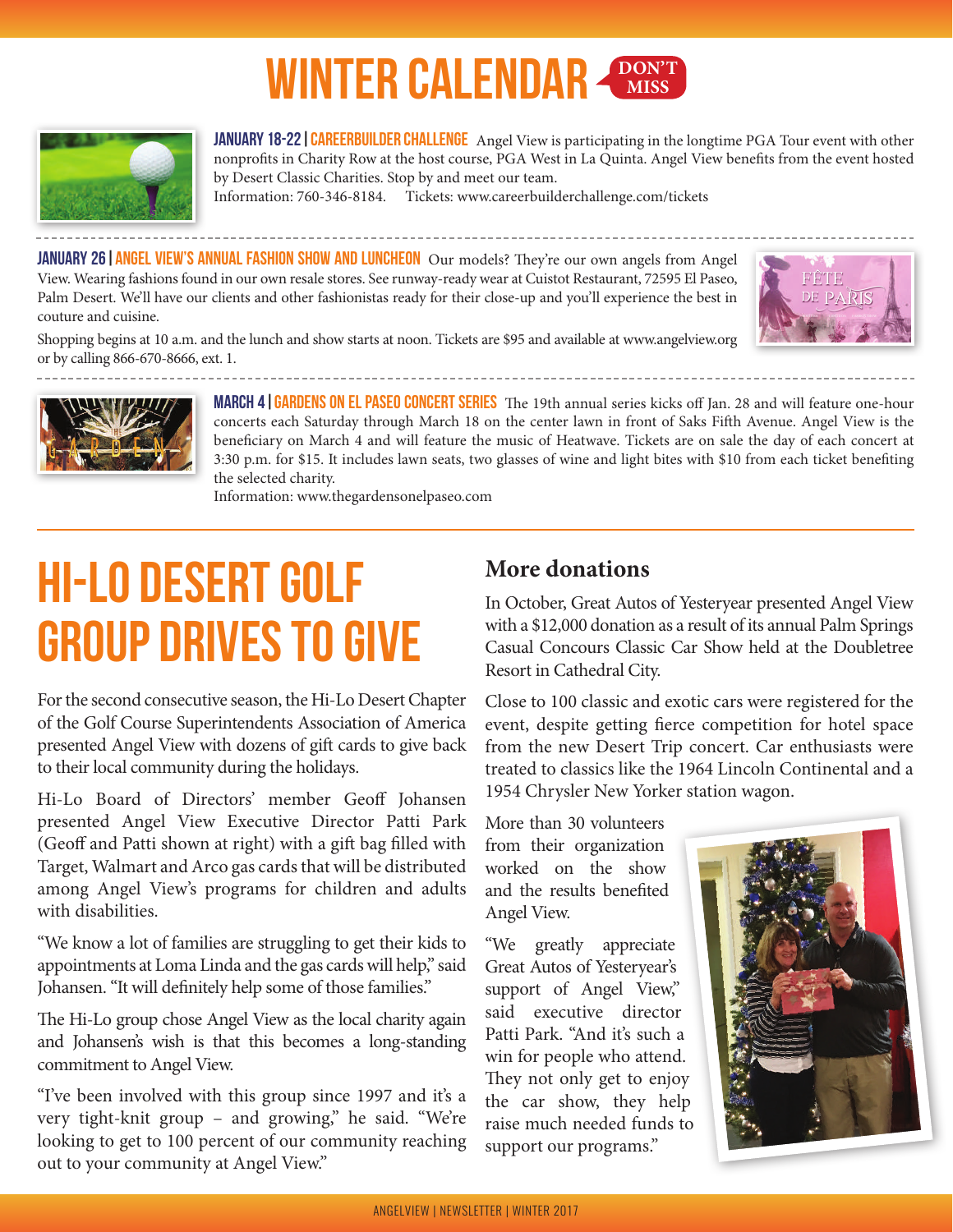# HOLIDAY PARTY

More than 125 Angel View clients from residential homes and the therapeutic day program attended the annual Holiday Party at Guide Dogs of the Desert thanks to the continued generosity of Marshall Fisher, who has sponsored the event for 11 consecutive years. The residents were transported to a winter wonderland with trees and lights, balloon and gifts. They were greeted outside by a



cheerful group of ukulele players who performed and sang holiday tunes, led by Wendy Soda.

The music continued inside courtesy of Bob Brown, then there was lunch and goodies along with appearances by Santa and his elves and Harpo the clown.





### NEW HOME





Also in October, Angel View administration opened its doors to the public to celebrate its new location in Cathedral City. The administrative staff moved from Desert Hot Springs to the new headquarters to free up needed space at the Miracle Hill location to expand the therapeutic Day Program for adults with disabilities.

The administration offices are located right next to the Cathedral City resale store, 67625 E. Palm Canyon Drive, Cathedral City.

## DIVING INTO A RECORD 2017

The fifth annual Piranhas Masters New Year's Eve Swim for Angel View made a big splash to kick off the New Year.

A record 55 swimmers participated with more than 35 finishing the 10,000-yard swim at the Palm Springs Swim Center. Another record was also broken – after \$11,000 was raised last year, Steve Erickson, Jeff Conwell and their group amassed \$16,000 for Angel View Outreach.

"It's an honor to support an organization that has been serving our communities' disabled for many years and it's also a meaningful event when you watch the smiles and excitement of personal goals being met as the swimmers exited the water," said Conwell. "All together it made for a special day. Lots of spectators, led by Angel View staff, board of directors, and clients themselves, all cheering along as the swimmers took on this challenge."

Erickson, a former board member who spearheaded the event, swam the 6.2 miles with a personal record. And the youngest in the pool, Abby Kartzinel, who performed her community service project to celebrate her bat mitzvah last year, joined in again to raise even more funds.

Legally blind swimmer Chris Fargo blew everyone out of the water when he swam every lap using the butterfly stroke.

"I'm just blown away," said Erickson. "Such amazing, positive energy from all the swimmers and the crowd. Tears came to my eyes thinking of everyone's efforts and generosity."

All were an inspiration.

Thank you one and all for your accomplishments, both in and out of the pool.